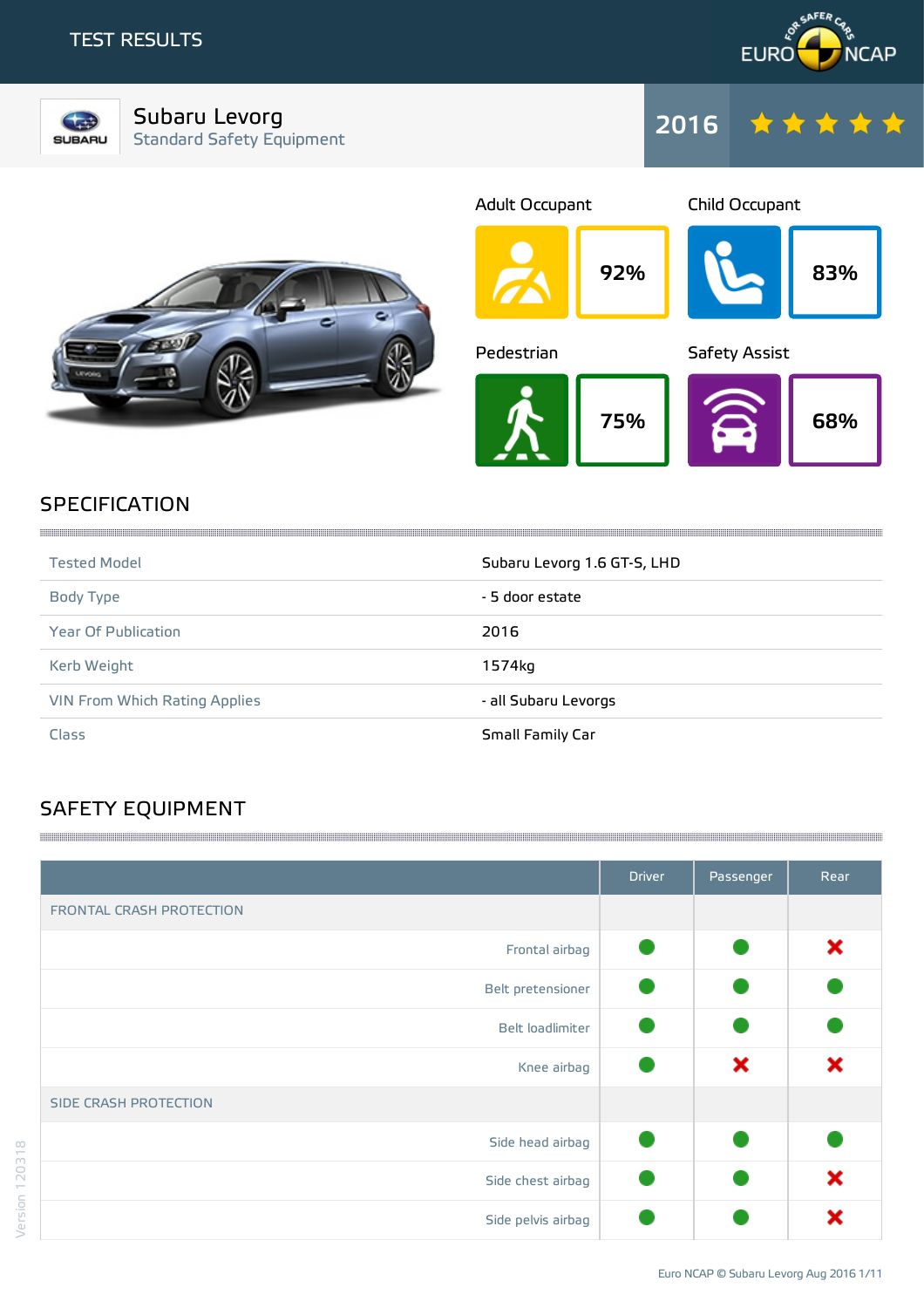

# SAFETY EQUIPMENT (NEXT)

|                         | <b>Driver</b> | Passenger | Rear |
|-------------------------|---------------|-----------|------|
| <b>CHILD PROTECTION</b> |               |           |      |
| Isofix                  |               | ×         |      |
| Integrated CRS          |               | ×         | ×    |
| Airbag cut-off switch   |               |           |      |
| <b>SAFETY ASSIST</b>    |               |           |      |
| Seat Belt Reminder      |               |           |      |

<u> 1989 - Andrea Stadt Stadt Stadt Stadt Stadt Stadt Stadt Stadt Stadt Stadt Stadt Stadt Stadt Stadt Stadt Stadt Stadt Stadt Stadt Stadt Stadt Stadt Stadt Stadt Stadt Stadt Stadt Stadt Stadt Stadt Stadt Stadt Stadt Stadt St</u>

| <b>OTHER SYSTEMS</b>    |   |
|-------------------------|---|
| Active Bonnet (Hood)    | × |
| <b>AEB Pedestrian</b>   |   |
| <b>AEB City</b>         |   |
| AEB Inter-Urban         |   |
| Speed Assistance System | × |
| Lane Assist System      |   |

Note: Other equipment may be available on the vehicle but was not considered in the test year.

Fitted to the vehicle as standard  $\bigcirc$  Fitted to the vehicle as part of the safety pack

 $\bigcirc$  Not fitted to the test vehicle but available as option or as part of the safety pack  $\bigcirc$  Not available  $\qquad$  Not applicable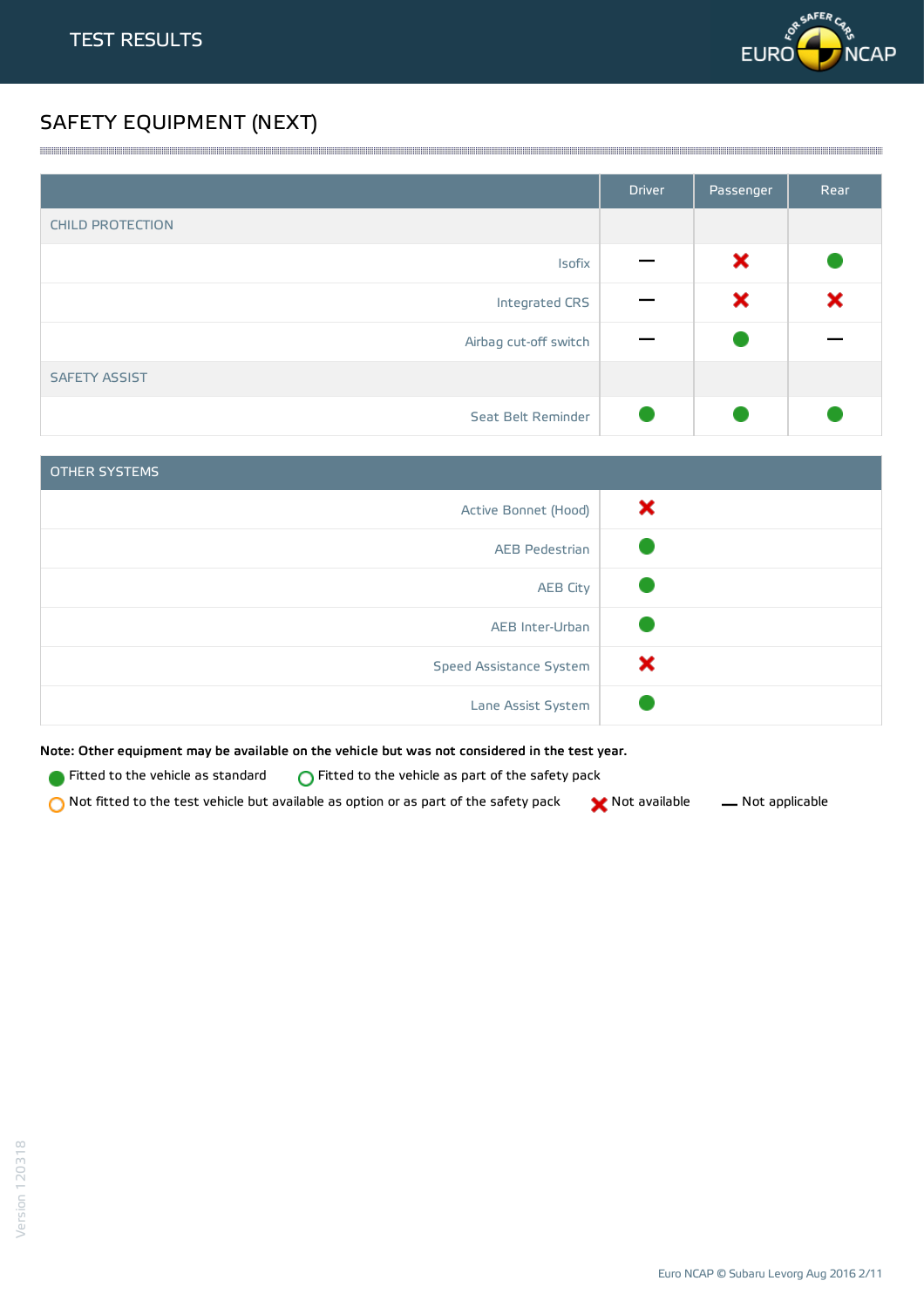







Euro NCAP © Subaru Levorg Aug 2016 3/11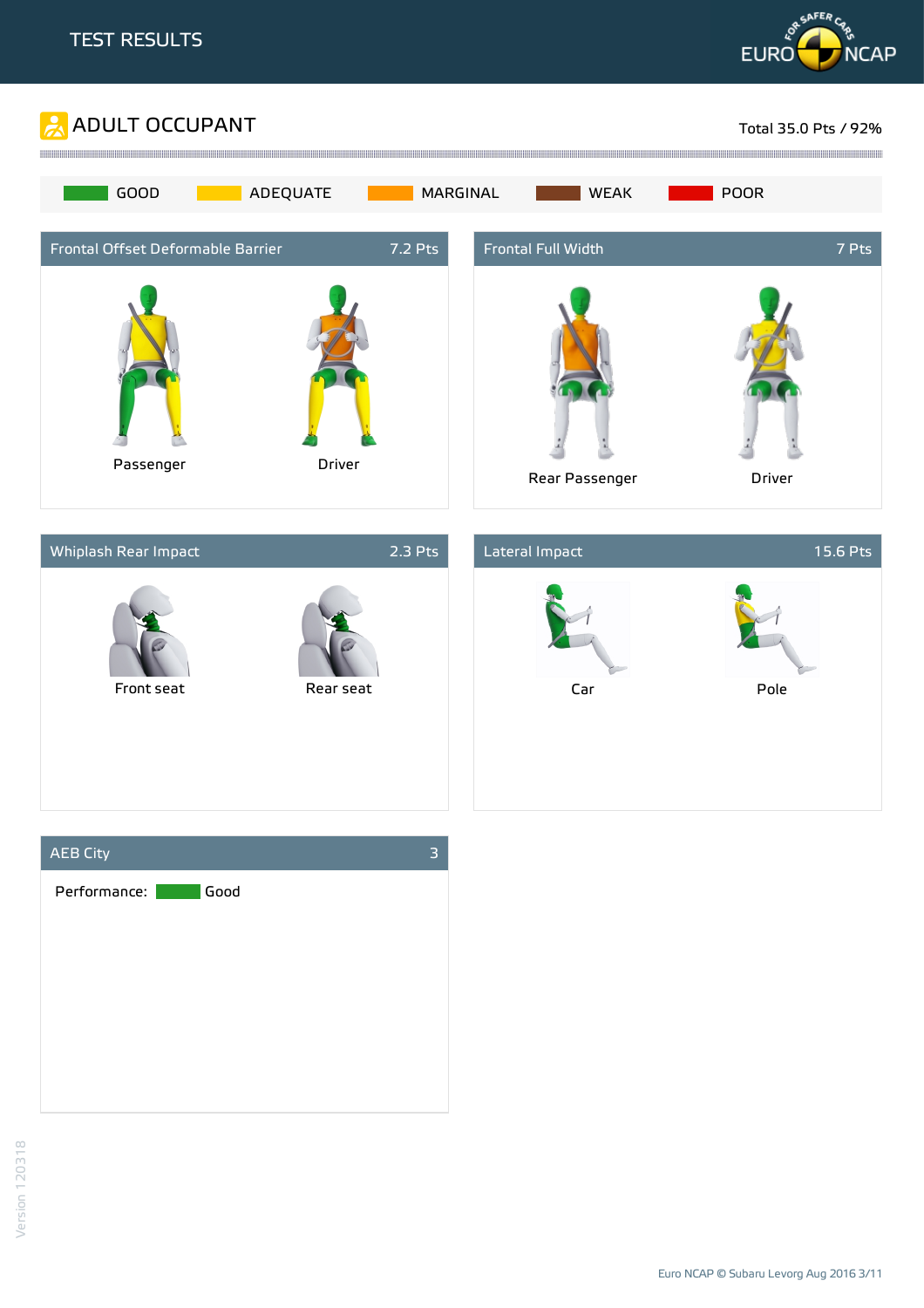

# ADULT OCCUPANT TO A RESERVE TO A RESERVE TO A RESERVE TO A RESERVE TO A RESERVE TO A RESERVE TO A RESERVE TO A

#### Comments

The passenger compartment remained stable in the frontal offset test. Dummy readings showed good protection of the knees and femurs of the driver and passenger. Subaru showed that a similar level of protection would be provided for occupants of different sizes and to those sat in different positions. Protection of the driver's chest was rated as marginal, owing to dummy readings of chest compression. In the full width rigid barrier test, protection was good except for the chest of the front seat driver, protection of which was adequate and the chest of the rear seat passenger, protection of which was marginal. In the side impact barrier test the Levorg scored maximum points with good protection of all critical body regions. In the more severe side pole impact, the Levorg provided good protection to all body regions except the chest, protection of which was adequate. Tests showed that the whiplash protection provided by the front seats and head restraints was good in the event of a rear end collision and a geometric assessment of the rear seats indicated good protection there also. Increased whiplash protection is provided by an autonomous emergency braking system. The system performed well in tests at the low speeds typical of city driving at which many whiplash accidents occur.

the contract of the contract of the contract of the contract of the contract of the contract of the contract of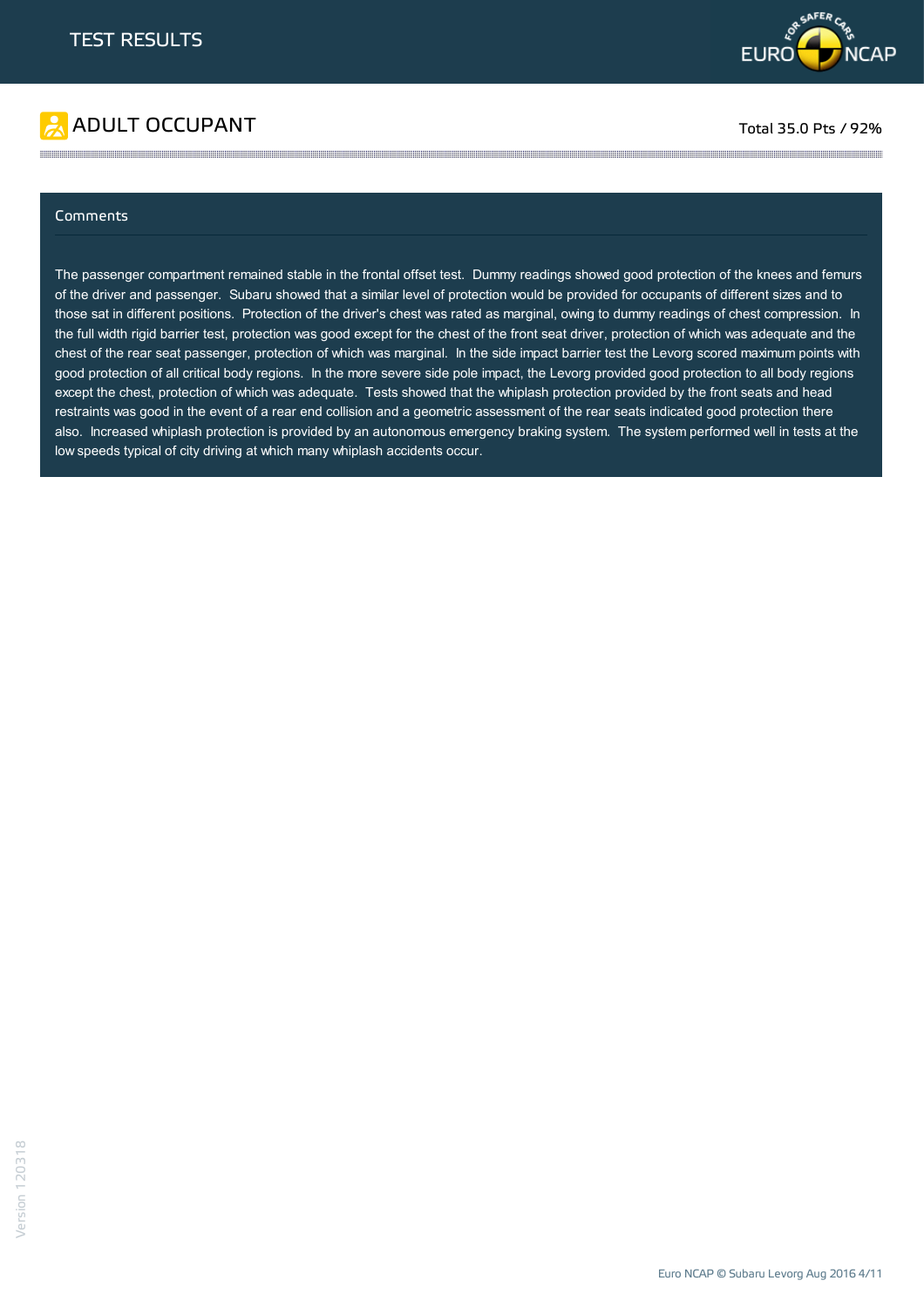





Restraint for 6 year old child: Subaru KidFix Restraint for 10 year old child: Graco booster Safety Features 9 Pts

|                                                     |                                                                    | Front<br>Passenger       | 2nd row<br>outboard              | 2nd row<br>center |
|-----------------------------------------------------|--------------------------------------------------------------------|--------------------------|----------------------------------|-------------------|
|                                                     | Isofix                                                             | ×                        |                                  | ×                 |
|                                                     | i-Size                                                             | ×                        |                                  | ×                 |
|                                                     | <b>Integrated CRS</b>                                              | ×                        | ×                                | ×                 |
| Fitted to test car as standard                      | Not on test car but available as option                            | Not available            |                                  |                   |
| <b>CRS Installation Check</b>                       |                                                                    |                          |                                  | 12 Pts            |
| Install without problem                             | Install with care<br>Safety critical problem                       | Installation not allowed |                                  |                   |
| $\blacksquare$ i-Size CRS                           |                                                                    |                          |                                  |                   |
| Maxi Cosi 2way Pearl & 2wayFix<br>(rearward) (Size) | Maxi Cosi 2way Pearl & 2wayFix<br>$f_{\text{OMA}}$ $r$ d) $f(Siz)$ |                          | BeSafe iZi Kid X1 i-Size (iSize) |                   |
|                                                     |                                                                    |                          |                                  |                   |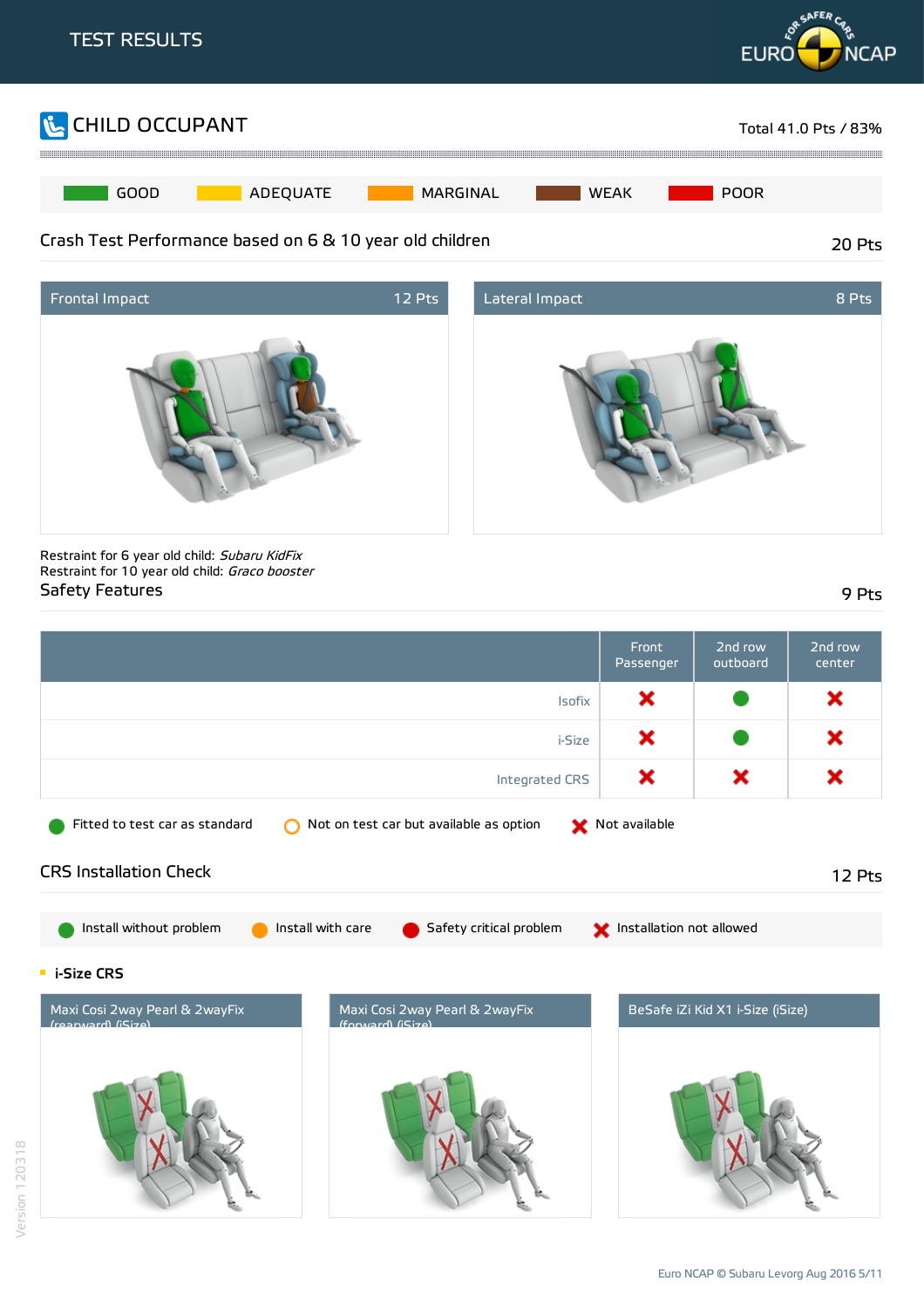

# **The CHILD OCCUPANT** Total 41.0 Pts / 83%

### **ISOFIX CRS**



### Römer KidFix XP (ISOFIX)



the contract of the contract of the contract of the contract of the contract of the contract of the contract of





#### **Universal Belted CRS**



#### Römer KidFix XP (Belt)





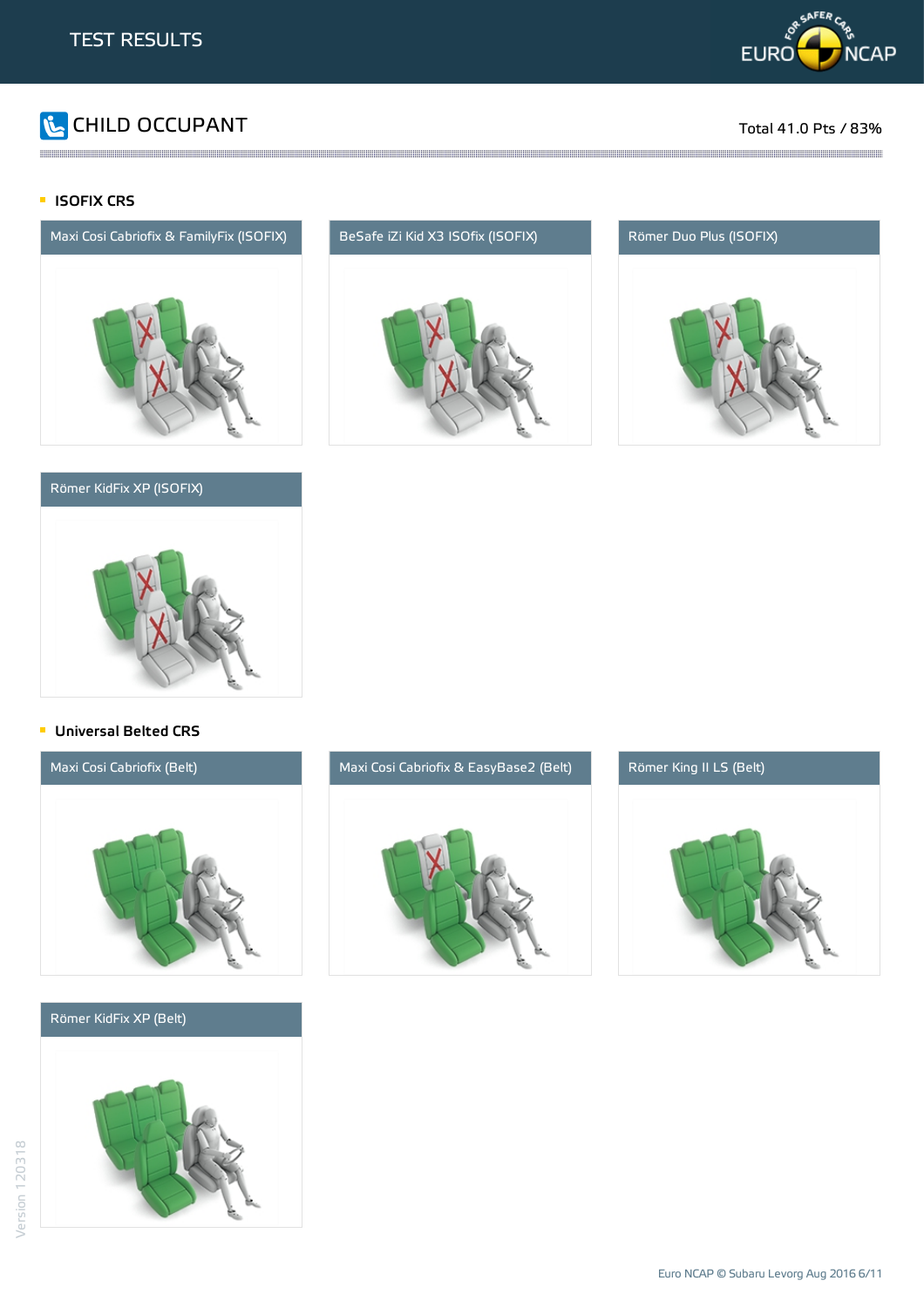



|                                                   | <b>Seat Position</b>    |                          |               |              |
|---------------------------------------------------|-------------------------|--------------------------|---------------|--------------|
|                                                   | Front                   |                          | 2nd row       |              |
|                                                   | <b>PASSENGER</b>        | <b>LEFT</b>              | <b>CENTER</b> | <b>RIGHT</b> |
| Maxi Cosi 2way Pearl & 2wayFix (rearward) (iSize) | ×                       |                          | ×             |              |
| Maxi Cosi 2way Pearl & 2wayFix (forward) (iSize)  | x                       |                          | ×             |              |
| BeSafe iZi Kid X1 i-Size (iSize)                  | x                       |                          | ×             |              |
| Maxi Cosi Cabriofix & FamilyFix (ISOFIX)          | x                       |                          | ×             |              |
| BeSafe iZ Kid X3 ISOfix (ISOFIX)                  | ×                       |                          | ×             |              |
| Römer Duo Plus (ISOFIX)                           | ×                       |                          | ×             |              |
| Römer KidFix XP (ISOFIX)                          | ×                       |                          | ×             |              |
| Maxi Cosi Cabriofix (Belt)                        |                         |                          |               |              |
| Maxi Cosi Cabriofix & EasyBase2 (Belt)            |                         |                          | ×             |              |
| Römer King II LS (Belt)                           |                         |                          |               |              |
| Römer KidFix XP (Belt)                            |                         |                          |               |              |
| Install without problem<br>Install with care      | Safety critical problem | Installation not allowed |               |              |

#### **Comments**

In the frontal offset test, neck tension and chest deceleration revealed, respectively, marginal and weak protection for those body areas in the 6 year dummy. Protection of the 10 year dummy was good, apart from marginal protection of the neck, and, in the side impact, was good for all critical body areas for both child dummies. The Levorg has an automatic system for disabling the front passenger airbag when, for example, a rearward-facing child restraint is used in that position. The system met Euro NCAP's requirements and was rewarded. All child restraints for which the Levorg is designed could be properly installed and accommodated.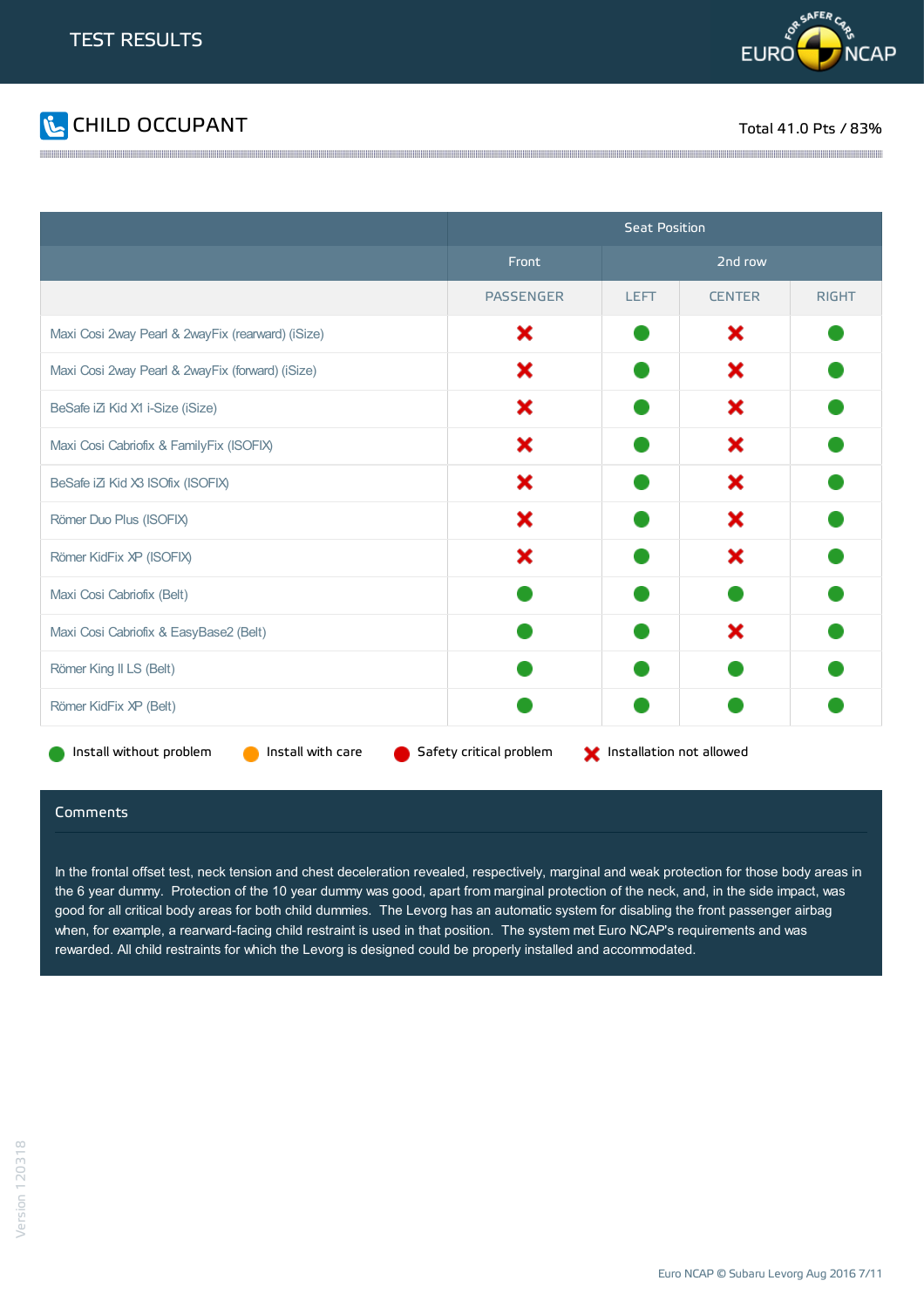



AEB Pedestrian 5 Pts

| <b>System Name</b>                        | Eyesight                                  |                                                                               |  |
|-------------------------------------------|-------------------------------------------|-------------------------------------------------------------------------------|--|
| <b>Type</b>                               | Auto-Brake with Forward Collision Warning |                                                                               |  |
| <b>Operational From</b>                   | $0$ Km/h                                  |                                                                               |  |
| Additional Information                    |                                           | Defaults on for every journey; operates above 40km/h and in low ambient light |  |
| PERFORMANCE                               |                                           |                                                                               |  |
|                                           | <b>Autobrake Function</b>                 |                                                                               |  |
|                                           |                                           |                                                                               |  |
|                                           | Avoidance                                 | Mitigation                                                                    |  |
| Running Adult crossing from Farside       | Collision avoided up to 50 km/h           | Impact mitigated up to 55 km/h                                                |  |
| Walking Adult crossing from Nearside -25% | Collision avoided up to 40 km/h           | Impact mitigated up to 60 km/h                                                |  |
| Walking Adult crossing from Nearside -75% | Collision avoided up to 60 km/h           |                                                                               |  |

#### Comments

The bonnet provided good or adequate head protection over most of its surface, with some poorer results only along the front edge and on the stiff windscreen pillars. Protection provided by the bumper to pedestrians' legs was mixed, ranging from weak to good, and the protection provided to the pelvis was good at all points tested. An autonomous emergency braking system capable of detecting pedestrians is standard equipment and tests showed good performance, with impacts avoided or mitigated in many scenarios.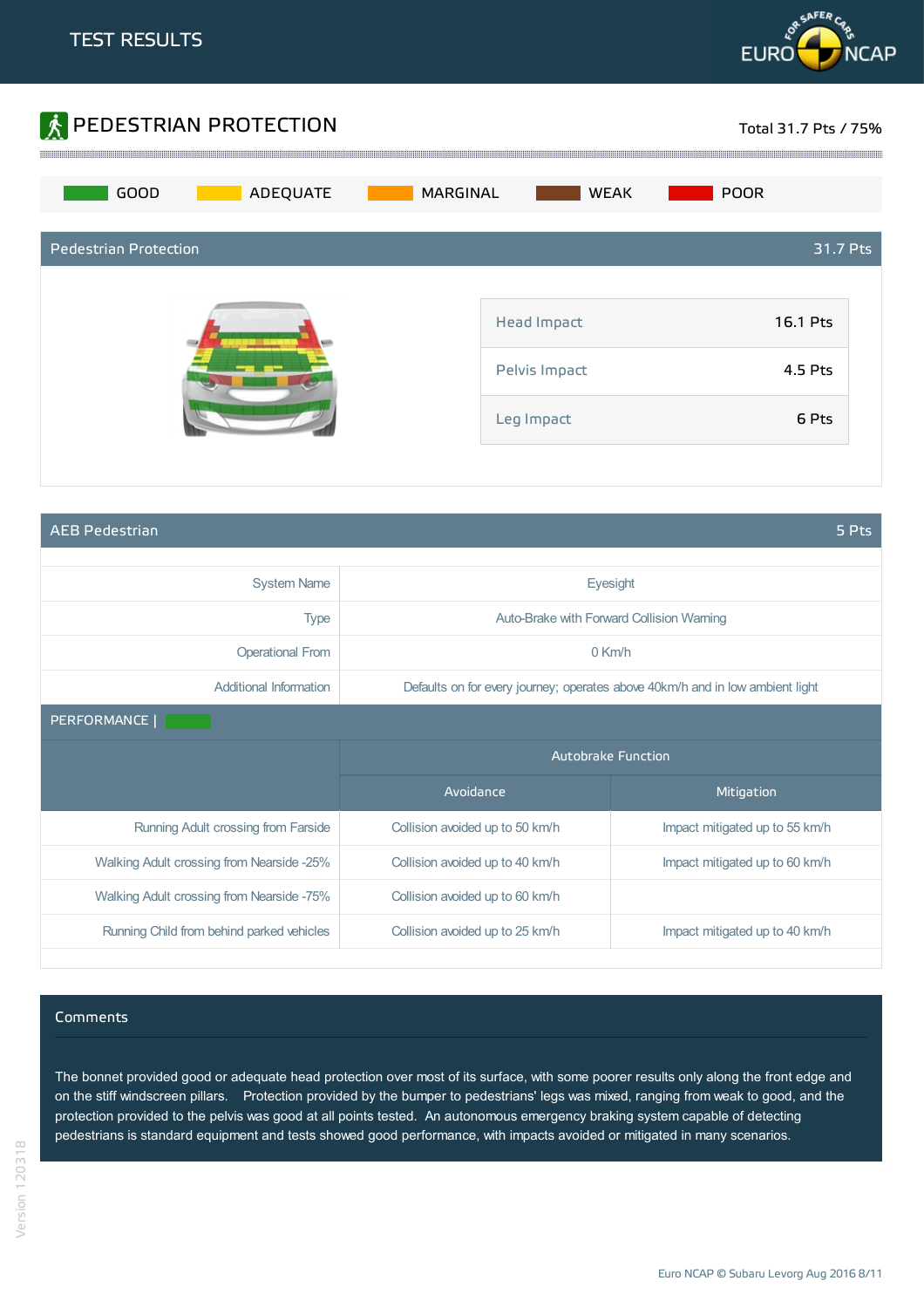

Type Lane Keep Assist and Lane Departure Warning

Lane Support 2.7 Pts

Audible

System Name | Subaru Eyesight

Warning | Audible and Visual

Operational From 60 km/h

LKA Confirmation Test  $\vert$  Pass (5/5)

LDW Confirmation Test | Pass

Pass **C** Fail - Not available

PERFORMANCE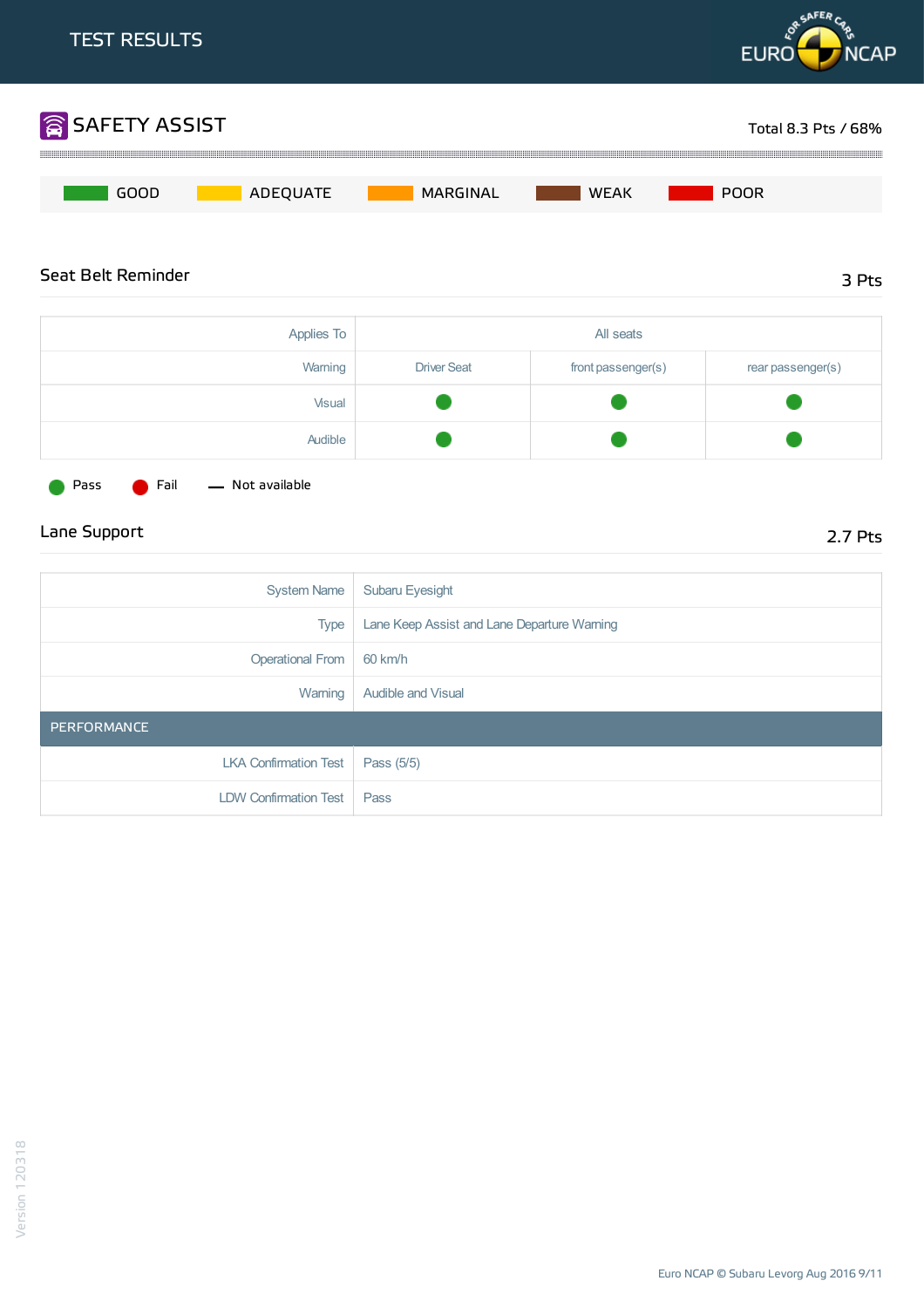# SAFETY ASSIST TOTAL RESERVED BY A SAFETY ASSIST

# AEB Interurban 2.6 Pts

| <b>System Name</b>                | Eyesight                                                   |                             |  |
|-----------------------------------|------------------------------------------------------------|-----------------------------|--|
| <b>Type</b>                       | Forward Collision Warning with Auto-Brake                  |                             |  |
| <b>Operational From</b>           | 1 Km/h                                                     |                             |  |
| <b>Additional Information</b>     | Default On                                                 |                             |  |
| PERFORMANCE                       |                                                            |                             |  |
|                                   | <b>Autobrake Function Only</b>                             | Driver reacts to warning    |  |
| <b>Operational Speed</b>          | 1-200 Km/h                                                 | 1-250 Km/h                  |  |
| Approaching a stationary car      | See AEB City                                               | Crash avoided up to 80km/h. |  |
| Approaching a slower moving car   | Crash avoided up to 70km/h.<br>Crash avoided up to 80km/h. |                             |  |
| FOLLOWING A CAR AT SHORT DISTANCE |                                                            |                             |  |
| Car in front brakes gently        | Avoidance                                                  | Avoidance                   |  |
| Car in front brakes harshly       | Mitigation<br>Mitigation                                   |                             |  |
| FOLLOWING A CAR AT LONG DISTANCE  |                                                            |                             |  |
| Car in front brakes gently        | Avoidance                                                  | Avoidance                   |  |
| Car in front brakes harshly       | Avoidance                                                  | Avoidance                   |  |

the contract of the contract of the contract of the contract of the contract of the contract of the contract of

#### **Comments**

The Levorg has a seatbelt reminder system as standard, covering the front and rear seats. A standard-fit lane assistance system warns the driver when the car is drifting over a lane marking and gently steers the car back into lane. The autonomous emergency braking system works at highway speeds and performed well in Euro NCAP's tests, with complete impact avoidance in some of the test scenarios.